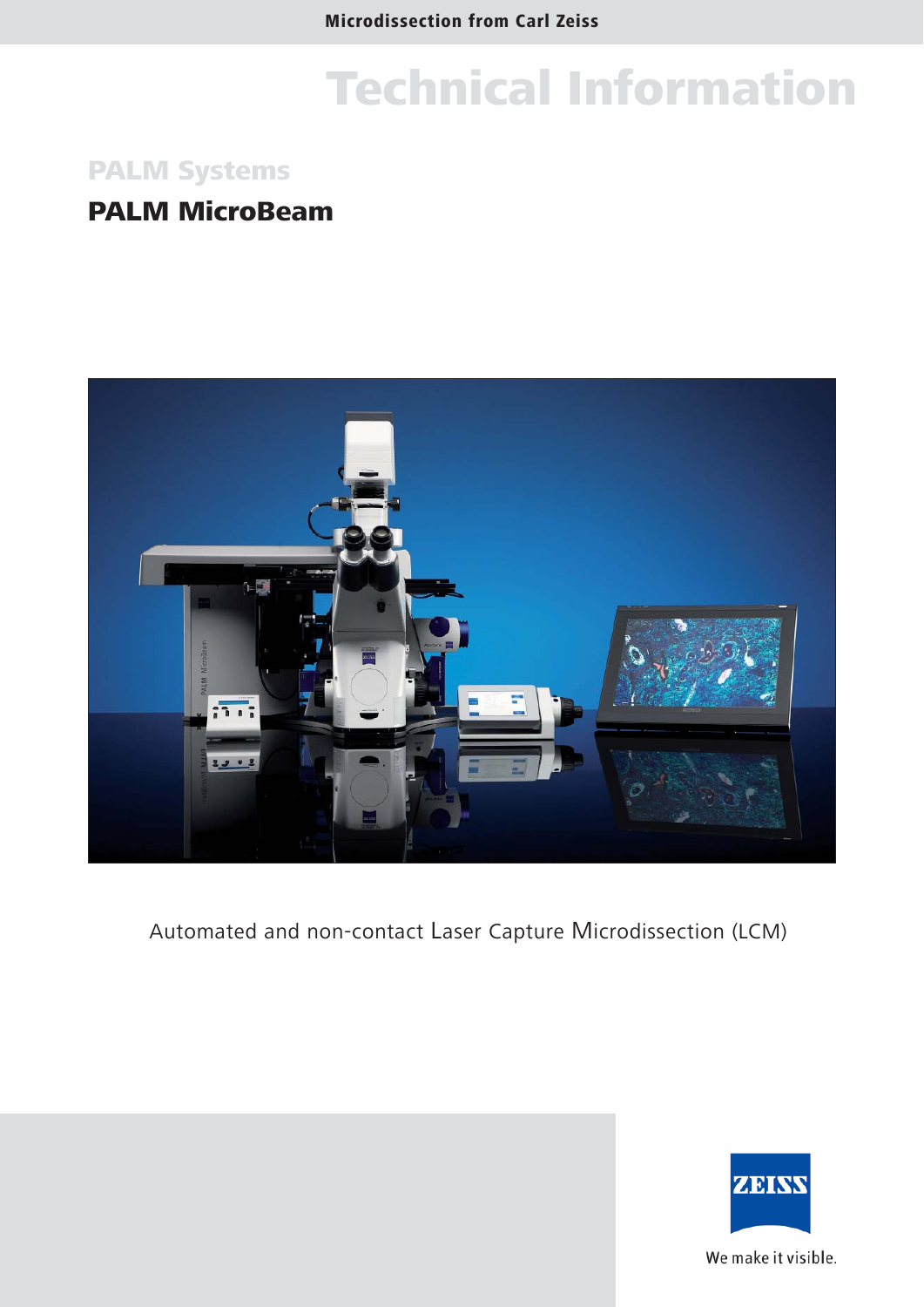## PALM Systems

# PALM MicroBeam - General Description

**PALM Systems** have proven to be the ultimate technology for **non-contact Laser Capture Microdissection (LCM)** and micromanipulation. The innovative laser technologies can be put to a great variety of applications and open up previously unknown possibilities in modern medicine, biotechnology and pharmaceutical research.



### **PALM MicroBeam**

works with a pulsed frequency tripled solid state laser (wavelength: 355 nm) which is coupled via the fluorescence path into a research microscope. That enables simultaneous fluorescence illumination and laser manipulation. The laser can be operated automatically by PALM RoboSoftware. The beam diameter can be focused to a spot smaller than 0.6 μm, dependent on the magnification and numerical aperture of the used objectives. This allows precise laser manipulation at a low scale.

The laser wavelength does not interfere with biomolecules or cell viability and preserves the molecular biological information.

PALM Systems are well known for their precision and reliability. Thus it is ensured, that the laser beam path is in parallel to the optical axis of the light microscope and the laser focus is stable in its prealigned position without any drift. This is a prerequisite for laser micromanipulations with highest possible precision in all day use.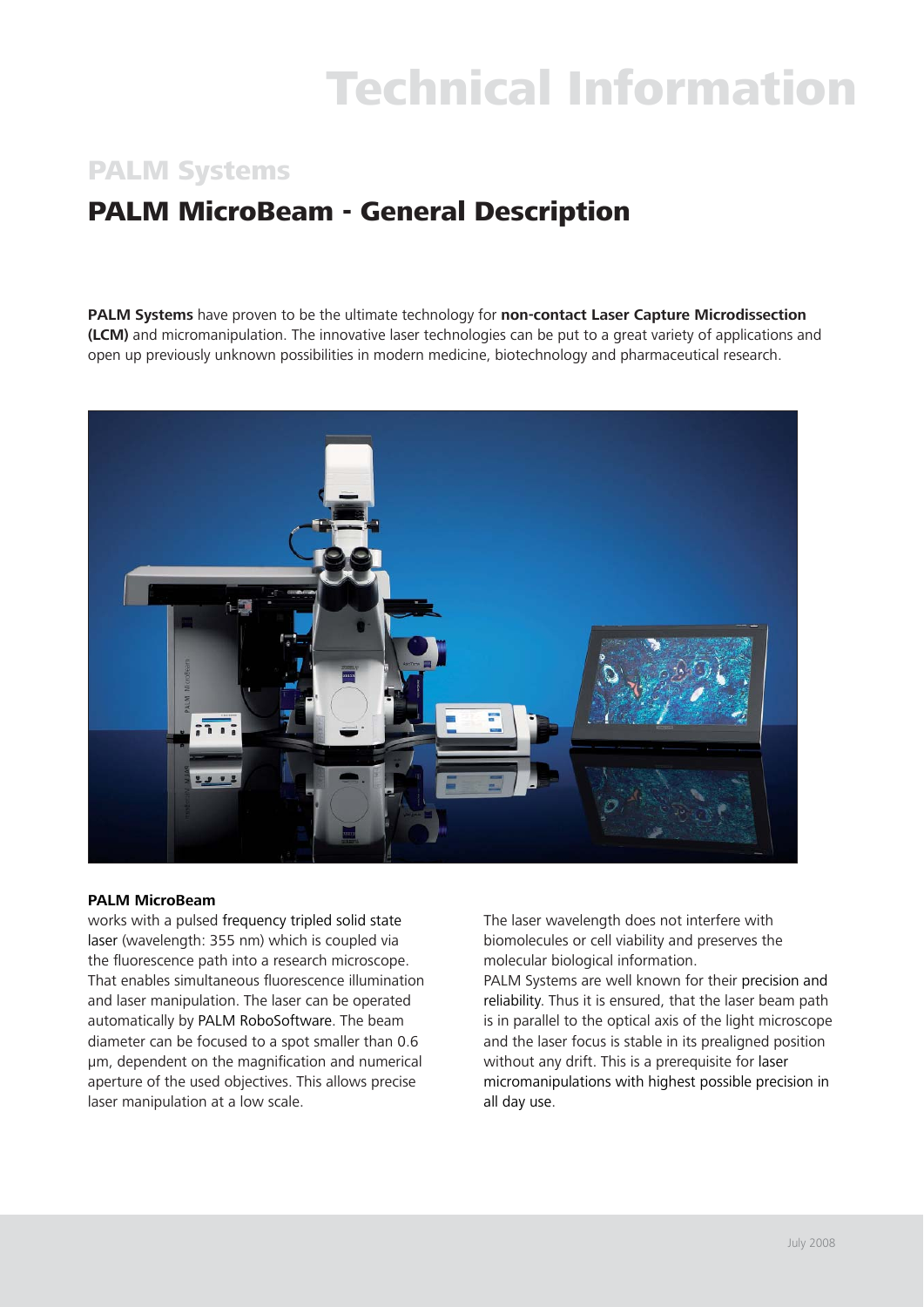The **PALM RoboSoftware** desktop has been architecturally redesigned with a philosophy that is focused on simplicity and convenience. Our new software is more agile than ever and brings PALM MicroBeam core system functionality closer to your fingertips. Additionally the new software resides in an environment that is fully conversant with Carl Zeiss technology in the form of the new AxioObserver microscope, AxioCam digital cameras, and Axio-Vision advanced imaging software.

### **Control has never been easier:**

- Create and run multidimensional imaging environments for your PALM MicroBeam system
- View specimen regions in full context with the overview functions of Slide Navigator
- Multiplex your sample collection for higher recovery throughput with PALM RoboMover
- Quality control; with CapCheck you can see your microdissected specimen

### **The plus-points at a glance:**

- Absolute purity in sample extraction
- Maximum preservation of the material
- Combined microdissection and high-end imaging technology
- Intuitive user interface
- Digital camera technology
- Application support and comprehensive service

*Regulatory Notice:*

*PALM Systems are intended for research use only and are not approved for medical applications in the United States and Canada. PALM Systems are class 1M laser devices with no need for special laser safety requirements during operation.* 

Carl Zeiss MicroImaging GmbH Location Munich **Kistlerhofstr.** 75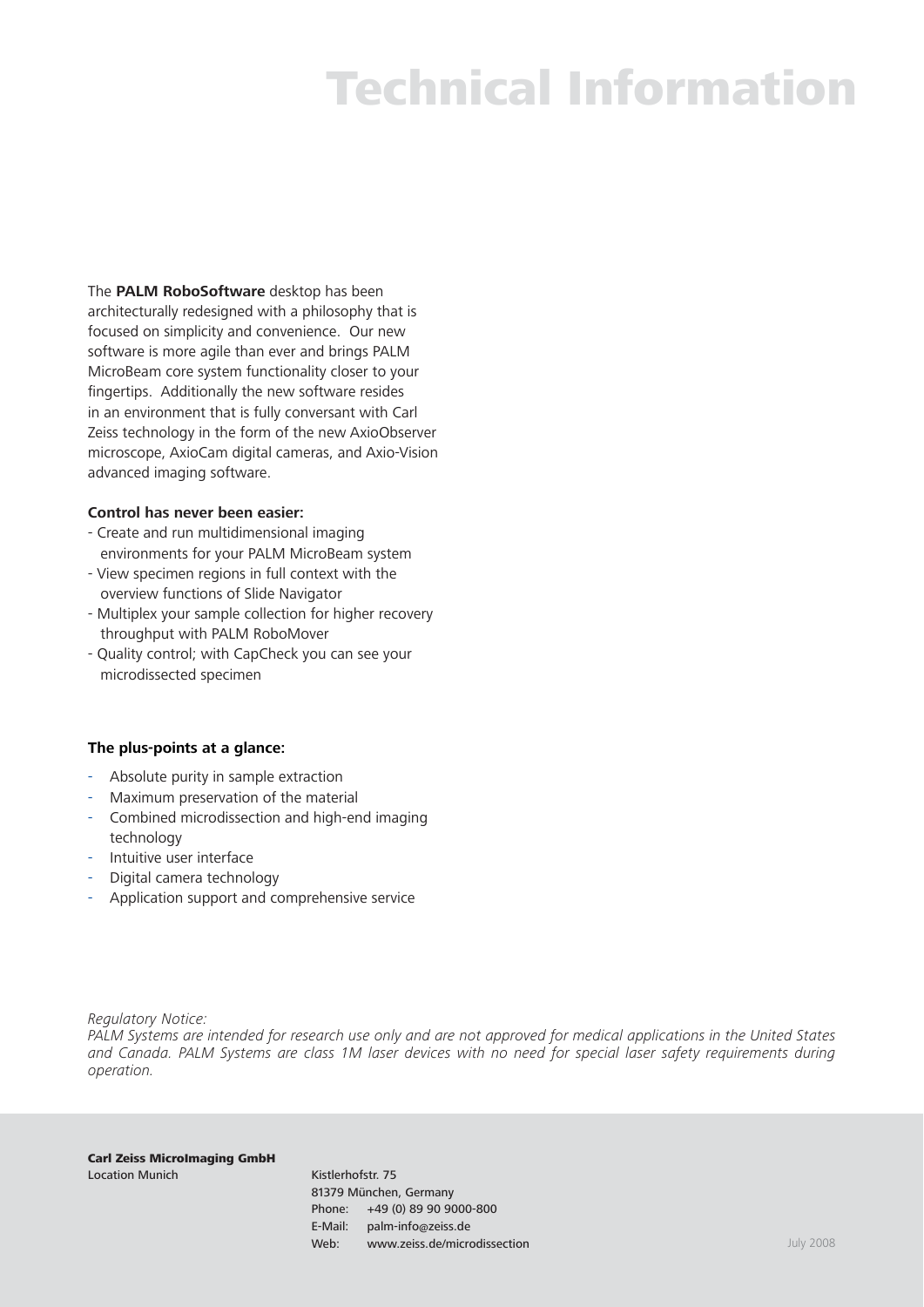# PALM Systems

# **PALM MicroBeam - Configuration**

## **PALM MicroBeam**

is a modular system with various equipment and can be individually prepared by Carl Zeiss MicroImaging GmbH according to your specific application requirements. In all cases the laser system integrates

a high quality research microscope from Carl Zeiss which may be used as an independent device for standard microscope operations. Various options for additional applications are possible.



A typical **PALM MicroBeam** workstation consists of the following components:

- 
- 
- 3 Digital camera 12 Monitor
- 4 PALM RoboMover 13 ControlUnit
- 5 PALM RoboStage II 14 Mouse
- 6 Laser unit and laser 15 Foot stepper
- 7 Filter wheel 16 Keyboard
- 8 Fluorescence illumination 17 Joystick
- 9 Control unit (filter wheel) 18 Computer
- 1 TFT-display 10 Power supply (fluorescence illumination)
- 2 Microscope: Axio Observer 11 Power supply (microscope)
	-
	-
	-
	-
	-
	-
	-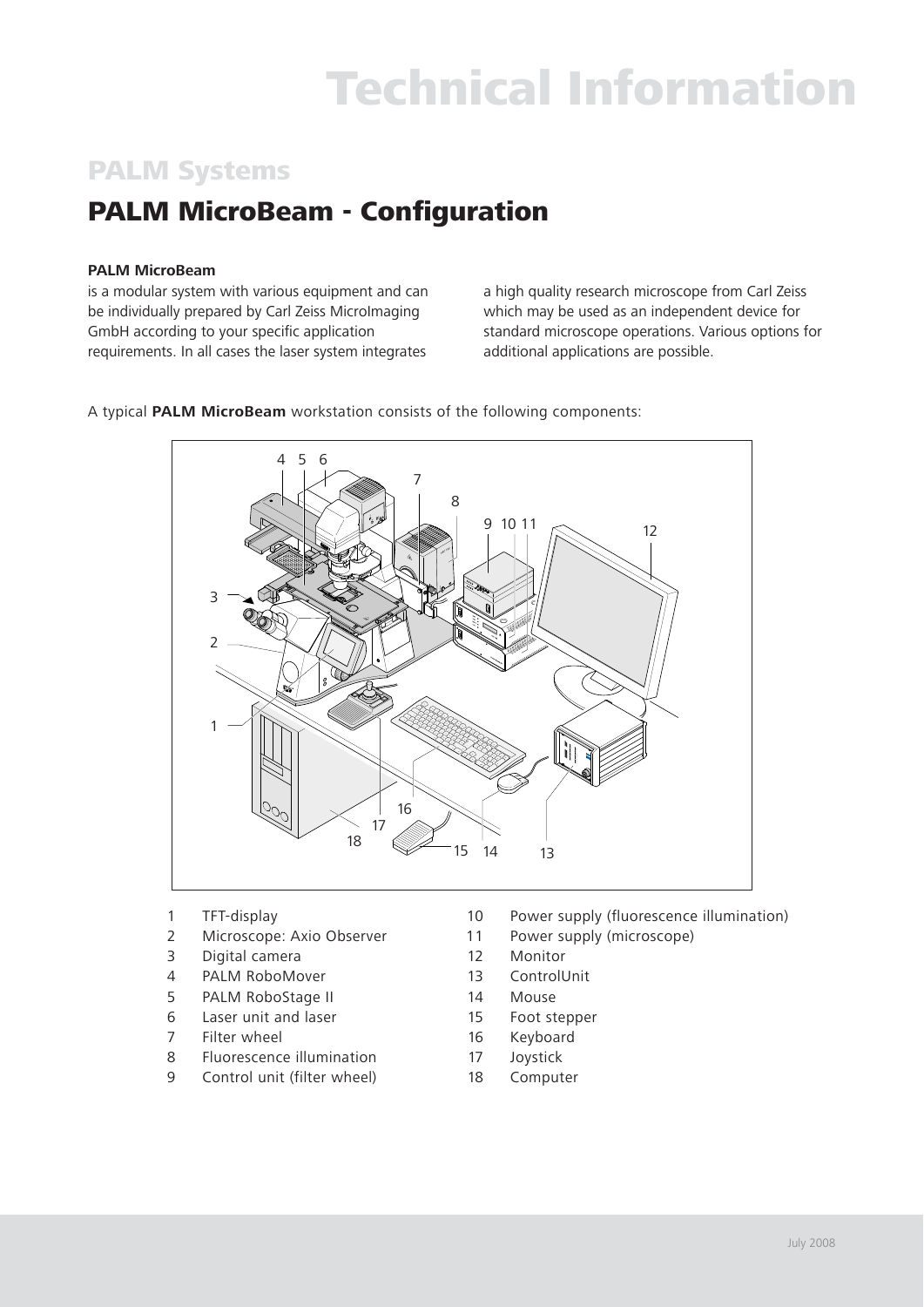### **Working Place**

- The system should be installed in a well-ventilated room, which is adequately large (about 6 square meters).
- For the aluminum plate a table measuring at least 152 x 91 cm, on which the system will be set up, and with a load carrying capacity of the table of  $>$ 90 kg/m<sup>2</sup> is necessary. The total weight is approx. 200 kg, depending on the configuration.
- Power supply: 115/230 VAC / 16 VA safety fuse
- Three properly installed socket outlets with earthing contact.
- The device may be operated at the following ambient conditions:

 Ambient temperature of the air: +15°C to 30°C (59°F to 86°F), air humidity; 20% to 70%, not condensing. To ensure highest precision of the stage temperature stability during operation must be  $+1$ °C.

### **Microscope**

Recommended for optical laser micromanipulations are high optical and mechanical quality research microscopes equipped with an epifluorescence illumination path. PALM Systems are combined with the Axio Observer research microscope series from Carl Zeiss. The technology converts on one hand the research microscope into a reliable, high-precision laser tool, but it can also be used as a normal research microscope without any restrictions on the standard functions of light microscopy: Techniques like phase contrast, PlasDIC or fluorescence are possible, some of them even in combination with the lasers.

### **Laser units**

The laser unit contains the laser and all the necessary optics to guide the laser into the microscope, to control the laser energy and to adjust the laser focus that it coincides with the optical focus of the microscope at the object plane.

### **PALM ControlUnit**

PALM ControlUnit runs and controls the movement of PALM RoboStage, PALM CapMover or PALM RoboMover and enabling the lasers energy- and focus adjustment. The key-switch also operates the mains for the single components of your system. If you want to run single components as for example the computer, it is possible to connect these components directly to the mains.

The actual status of the ControlUnit can be observed by LEDs on the front panel.



### **Computer**

The system is equipped with a computer optimized for working with a PALM System and one or two flat screens or the unique PEN-Display. The computer itself is provided with a DVD-burner and an image handling software. With the integrated network card, you have the possibility to connect your computer with your local network.Optional a wireless keyboard and mouse is available (not for Japan). Consider that they can interfere with other electrical devices.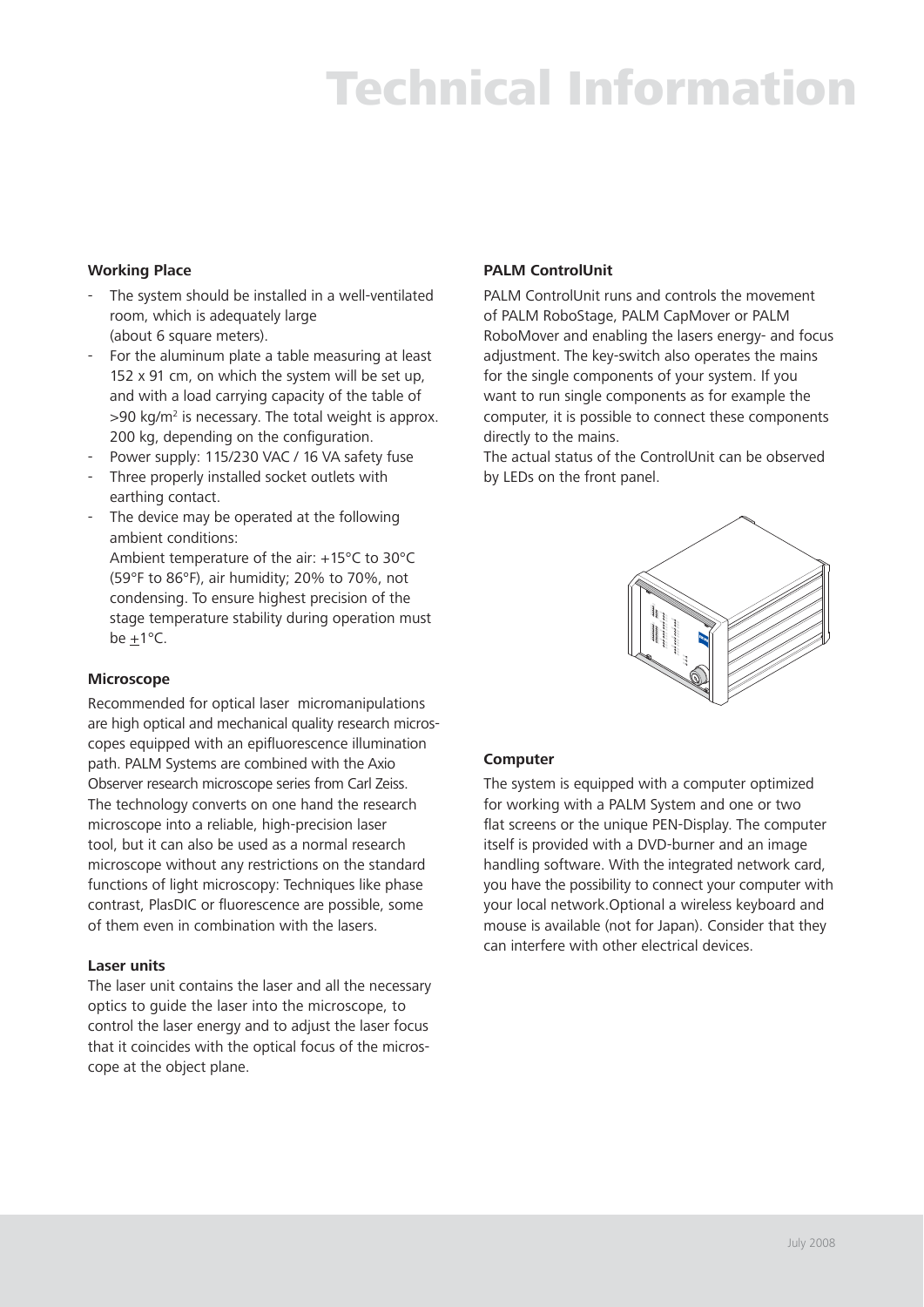### **PALM RoboStage II**

PALM RoboStage II is adaptable for the ZEISS microscope Axio Observer. The surface of the stage is even and is not constricted by engines or spindles. Holders for flexible applications like DishHolder or SlideHolder are available.

Changing of the various holders is convenient. With the CapCheck function a quality check of the microdissectates in the collection vessel is possible.



### **PALM CapMover II**

The motorized, software controlled PALM CapMover II was developed for fast positioning of the collecting device above the sample. Thus a quick exchange of the collecting device and high precision are perfectly combined.

For collecting from slides and dishes Carl Zeiss offers various collectors which can easily be changed by the users according to their special needs. All operations are controlled by the PALM RoboSoftware.

### **PALM RoboMover**

PALM RoboMover is the state of the art device for automated cell harvesting and sorting of different kinds of microdissected specimen at higher throughput. It enables you to automatically position collecting devices above your specimen. There are various collectors available for one or several caps or tubes, AmpliGrid or even collectors for microtiter plate formats. All PALM RoboMover functions are controlled by PALM RoboSoftware.

### **Fluorescence Attachment**

The fluorescence attachment expands your microscope to a fluorescence microscope. Optionally simultaneous fluorescence illumination with laser application is possible. High-power-coated beam splitters allow laser reflection as well as reflection of the desired fluorescence illumination wavelength. There is a motorized and a manually controlled configuration available.

### **ApoTome**

It provides a clear improvement in image quality and is advantageous 3D fluorescence microscopy. The slider for the field diaphragm plane of fluorescence illumination can now be integrated into PALM Systems and is controlled by the RoboSoftware.

### **Optovar**

A Carl Zeiss Optovar is an additional magnification unit for microscopes allowing 1.25x, 1.6x and 2.5x enlargement of the image. It is located directly under the objective revolver. It is recommended for visualization only.

### **PlasDIC**

PlasDIC is the first polarization-optical differential interference contrast method, which allows the use of plastic dishes for microscopic examinations of unstained living cells. It provides more information and details about the cells to be examined and allows better visualization of thick cells.

The low cost and easy-to-use technique from Carl Zeiss is ideal for microdissection or micromanipulation of living cells on the microscope with better depth of focus than conventional differential interference contrast methods.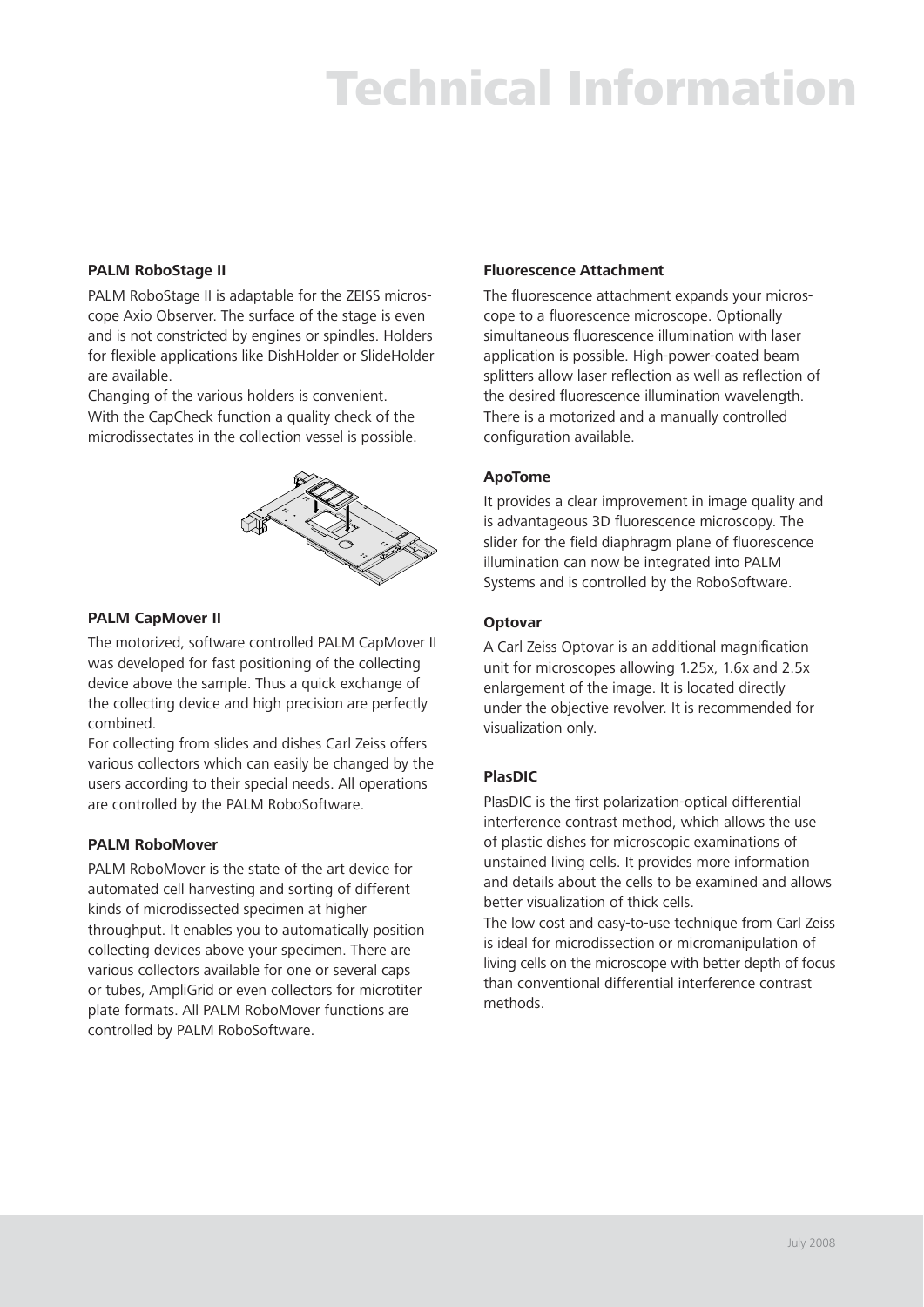### **Joystick**

The ergonomic distortion-free joystick is a new hardware option to give full control over the sample you are inspecting. Fast and precise navigation on up to three slides, the culture dish or the recipient in check position.

Be independent from mouse or keyboard. Position the stage without checking the screen, so that you can focus on the microscope.

Even the RoboMover resp. CapMover II can be operated via the Joystick in the CapCheck position. The joystick function can be activated or deactivated whenever manual movement by Joystick is not suitable e.g. during Timelapse experiments and is verified by PALM RoboSoftware.

### **Automated Scanning Function**

PALM MicroBeam with a motorized microscope can be extended to an image processing and analysis system, if desired. According to the user´s needs different image analysis modules for fast slide scanning, automated identification and object oriented analysis can be integrated, with subsequent laser microdissection.

### **Digital Cameras**

Pictures taken by a camera are transmitted to the computer via a frame grabber and are directly displayed on the monitor screen, allowing the observation of the microscope image while simultaneously controlling the stage functions. You can store the transferred images on the hard disk of the computer or on another medium, e.g. DVD. For your special application you can choose between three different high resolution Zeiss AxioCam cameras, the MRm, MRc or ICc 1: for convenient laser micromanipulation as well as for fluorescence and color imaging, reduced light specimen or for life images. All cameras are compatible with the AxioVision imaging software.

*Regulatory Notice:*

*PALM Systems are intended for research use only and are not approved for medical applications in the United States and Canada. PALM Systems are class 1M laser devices with no need for special laser safety requirements during operation.* 

Carl Zeiss MicroImaging GmbH Location Munich **Kistlerhofstr.** 75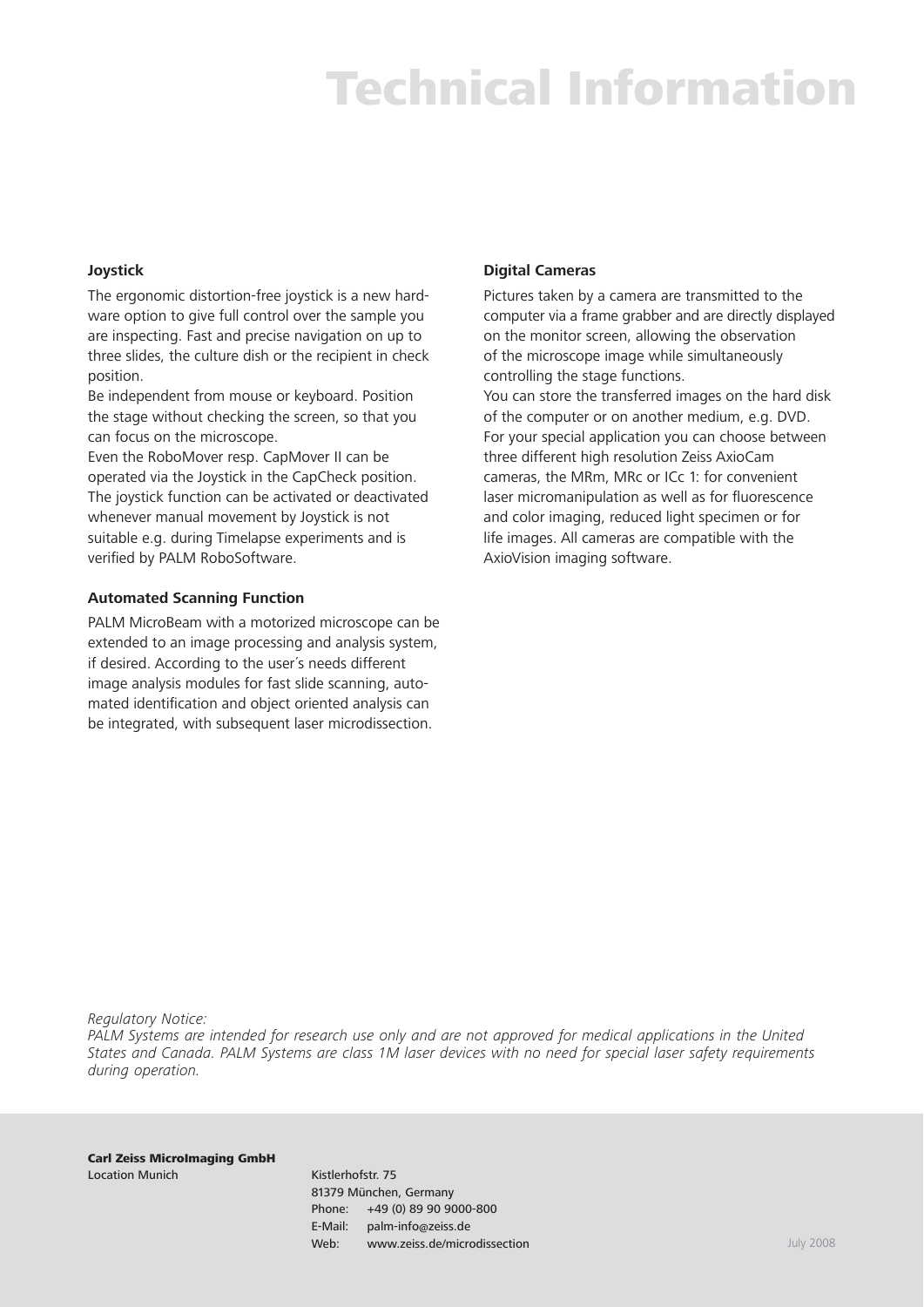## PALM Systems

## PALM RoboStage II



For micromanipulations like laser microdissection, an extremely precise positioning of the sample subject to the cutting laser is required.

Therefore PALM RoboStage II was developed. Higher throughput of samples can be realized now by using holders for up to 3 microscope slides. The extra width SlideHolder 50x1.0 can be used for large cuttings e.g. from brain. For working with DuplexDishes 35 and 50 optimized for microdissection of live cells, there are two different holders available. For MicroTweezers applications a capillary holder is available.

A so called "load position" is defined, for easy sample change. In this position the stage insert can be withdrawn powerlessly and any new kind of holder can be inserted.

A separate "CapCheck" allows easy checking of microdissected and captured samples with collection devices recommended by Carl Zeiss. Using the "CapCheck" position the slide or dish has not to be removed from the stage.

A further outstanding feature is the reliable relocation by automatic positioning with absolute coordinates. An automatic spacer prevents damage by collisions with the optics.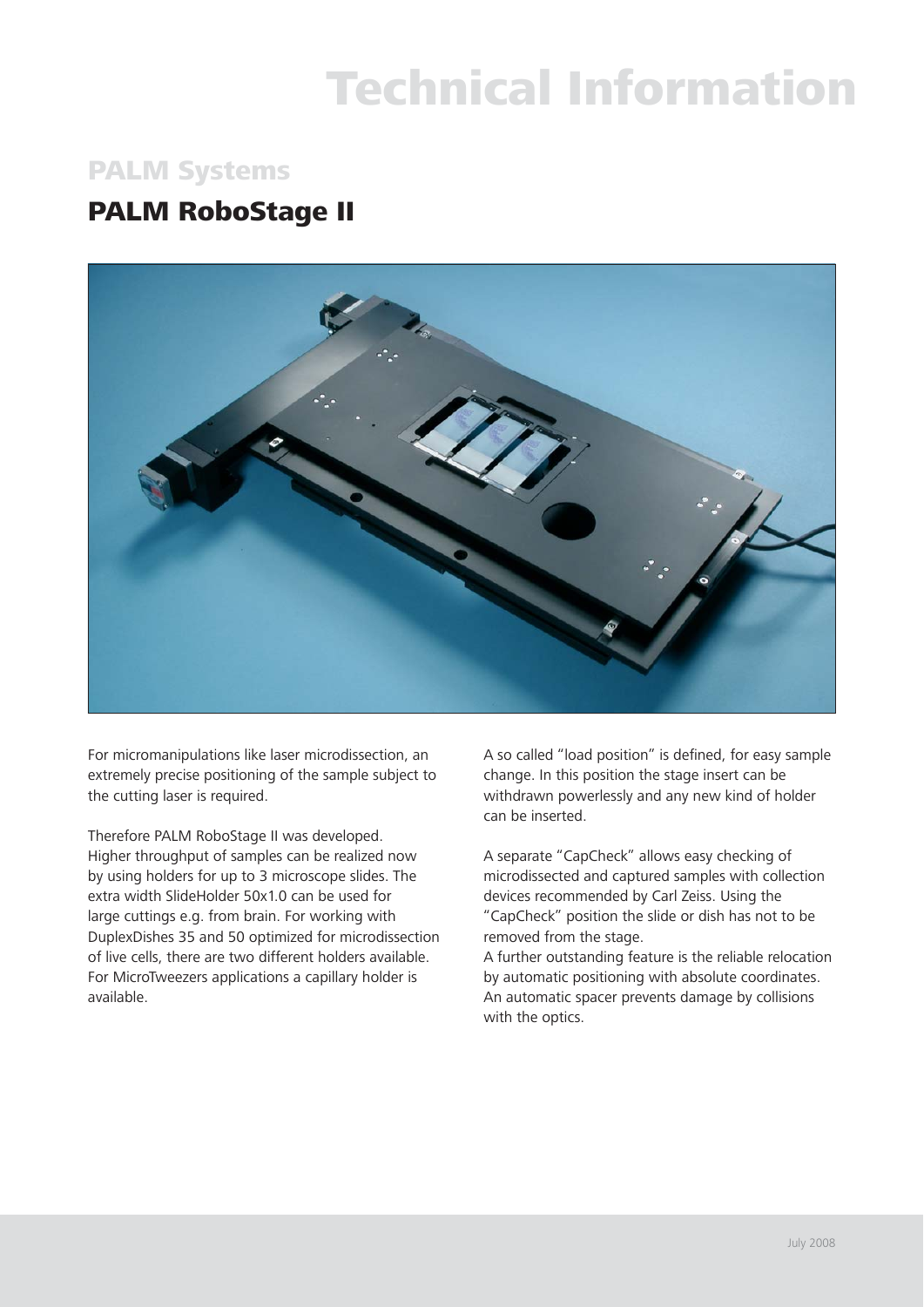PALM RoboStage II is adaptable with the Zeiss Axio Observer microscopes. The surface of the stage is even and not constricted by engines or spindles. Due to convenient changing of the target holders, PALM RoboStage II enables a high sample throughput. For efficient operation, PALM RoboSoftware 4.2 or higher is recommended. If you want to upgrade your existing PALM System, please feel free to contact Carl Zeiss MicroImaging GmbH.



## **Technical Information**

Measurements: 459 x 305 x 31 mm Working range: 114 mm in x-direction, 76 mm in y-direction

Stage holders:

- for up to three slides 75-76 x 25-26 mm (DIN ISO 8037-1) at once, thickness: 1 mm or 0.17 mm
- SlideHolder 50x1.0 for double width slides 50x76 mm, thickness: 1 mm
- CapillaryHolder II
- DishHolder 50 CC (CapCheck) and DishHolder 35 CC (CapCheck) for small sample volumes
- DishHolder 6x35 mm to carry up to six 35 mm dishes
- user defined holders can be produced on request

| Positioning accuracy: | $<$ 1 µm                                              |
|-----------------------|-------------------------------------------------------|
| Repetition accuracy:  | $<$ 1 µm                                              |
| Encoder release:      | $100 \text{ nm}$                                      |
| Speed range:          | $\leq 50$ mm/sec                                      |
|                       | Ambient air temperature: 20°C to 40°C (68°F to 104°F) |

#### *Regulatory Notice:*

*PALM Systems are intended for research use only and are not approved for medical applications in the United States and Canada. PALM Systems are class 1M laser devices with no need for special laser safety requirements during operation.* 

Carl Zeiss MicroImaging GmbH Location Munich **Kistlerhofstr.** 75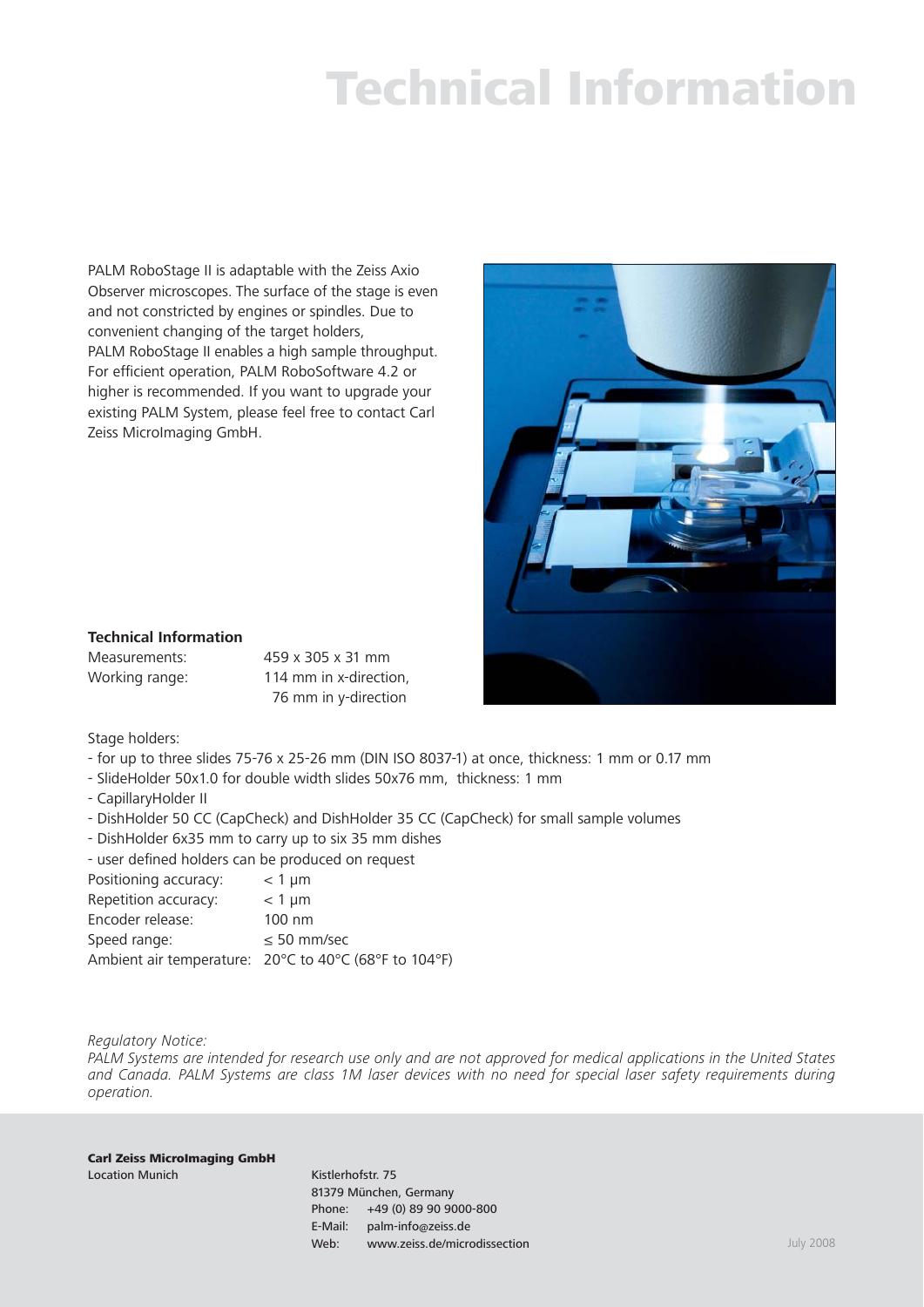## PALM Systems

## PALM RoboMover



PALM RoboMover is a device for highly automated harvesting and sorting of different kinds of microdissected specimen in a higher throughput process. For each target well of a collecting device the kind and number of cells to be captured can be selected and the collection process can be operated automatically or manually, respectively.

PALM RoboMover is a fully 3D robotic unit which can travel freely within its boundaries. It is completely controlled by PALM RoboSoftware and can be equipped with different collectors. The height adjustment is in steps of μm and can be memorized after setting for routine work. This way, complex experimental setups can be planned and processed automatically.

## **Automatic and easy**

- *Exact number of elements:* Place an exact number of elements into each microfuge cap or microtiter well.
- *Flexible application:* collection from slides or dishes.
- *Concentration series:* e.g. for determining detection limits, comfortably selected beforehand.
- *CapCheck:* instantly allows you to visually examine the microdissectate in the collection vessel.
- *Diffusor:* ensures you get the best possible image when working with slides or dishes.
- *CapturePlate 96:* combination with the microtiter plate. Wells can be filled with your own fill material or a biologically inert gel. The captured specimens are then centrifuged from the CapturePlate 96 into a microtiter plate for further analyses.
- *SlideCollector 48*: for combination of microdissection with the AmpliGrid technology without a transfer step.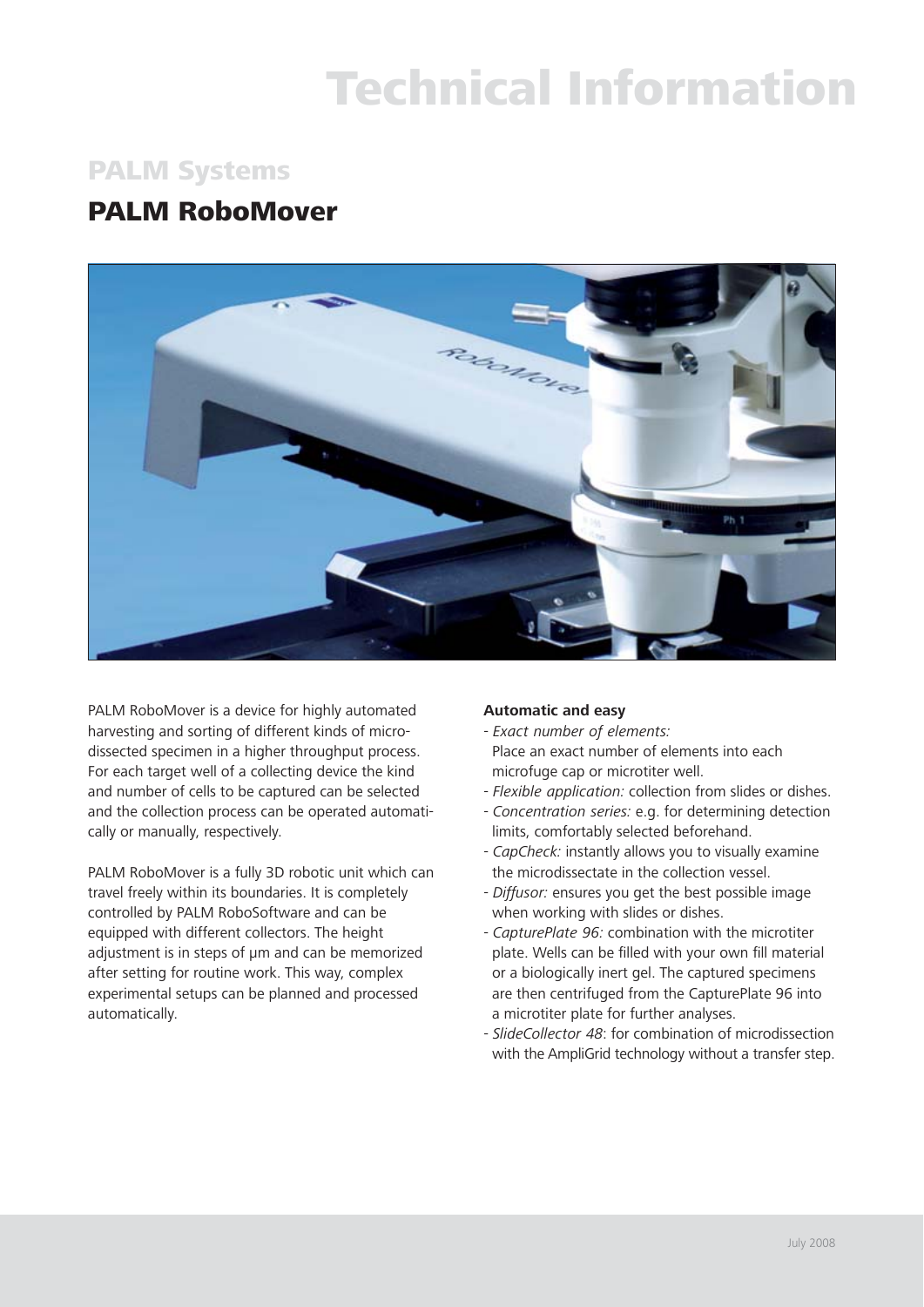PALM RoboMover is the ideal supplement to PALM RoboStage II for the versatile allocation of lifted cells. It is adaptable to Zeiss Axio Observer. The device is dedicated to carry AdhesiveCaps, AdhesiveStrips 8C, CapturePlate 96, or an AmpliGrid AG 480F or can easily be adapted to new targets according to customer´s requirements.





#### **Technical Information**

| Measurements: | approx. 50x25x27 cm |
|---------------|---------------------|
| Weight:       | approx. 4.9 kg      |

Target collectors from Carl Zeiss MicroImaging:

- CollectorSets for single tubes and caps (200 μl or 500 μl)
- TubeCollector 8x500 or 8x200 for up to eight 500 μl or 200μl tubes
- CapCollector 12x8 for up to twelve AdhesiveStrips 8C
- CapturePlate Collector 96 for transfer from CapturePlate 96 to a microtiter plate
- SlideCollector 48 for AmpliGridAG480F
- customer specific collectors on request

| Positioning accuracy: | $< 0.1$ mm                                                                         |
|-----------------------|------------------------------------------------------------------------------------|
| Repetition accuracy:  | $< 0.1$ mm                                                                         |
| Type of motor:        | stepping motors with 200 full steps per revolution                                 |
| Speed range:          | between 9.375 mm/sec and 85 mm/sec in x-/y- direction and 13 mm/sec in z-direction |
| Collision detection:  | in all axes                                                                        |

*Regulatory Notice:*

*PALM Systems are intended for research use only and are not approved for medical applications in the United States and Canada. PALM Systems are class 1M laser devices with no need for special laser safety requirements during operation.* 

#### Carl Zeiss MicroImaging GmbH Location Munich **Kistlerhofstr.** 75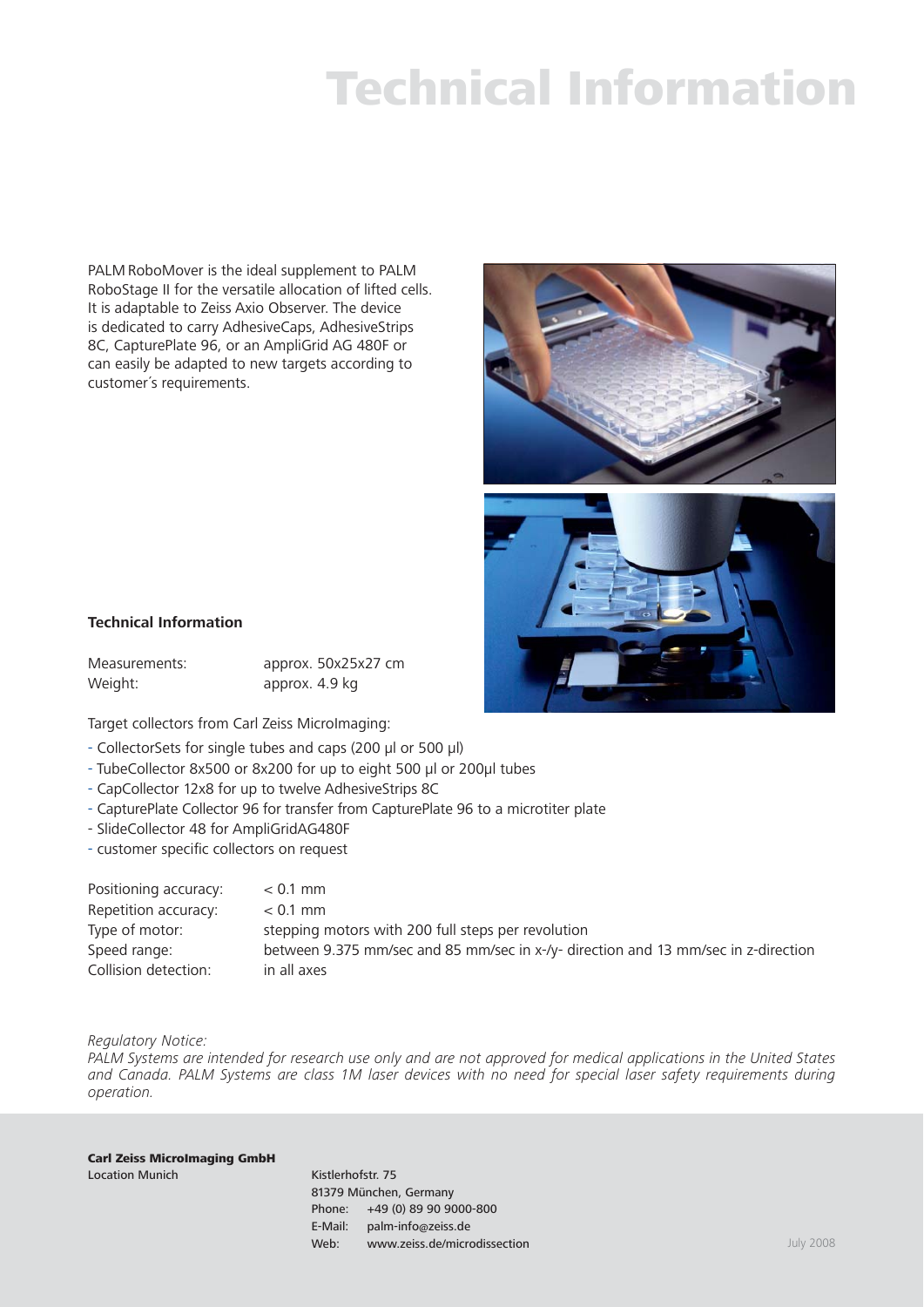# PALM Systems

## Lasers

PALM Systems can be equipped with a cutting laser as PALM MicroBeam, a trapping laser as PALM MicroTweezers or a combination of both lasers in PALM CombiSystem.

Each single system is a class 1M laser device. Dependent on the chosen system a cutting laser of laser class 3B and an trapping laser of laser class 4 is built in.

### **Cutting Laser - Wavelength 355 nm**

The high beam quality theoretically allows nearly diffraction limited beam focusing. The laser is computer controlled and can be operated either automated with PALM RoboSoftware or manually with the foot switch. It is air-cooled, compact, sturdy, reliable, maintenancefree and requires only a common power supply.

*FTSS laser (Frequency tripled solid state laser):*

wavelength 355 nm pulse energy  $\geq 90 \mu J$ pulse duration <2 nsec pulse frequency max. 100 pulses per second beam divergence 3 mrad pulse frequency of laser control 1 to 100Hz

### **Trapping Laser - Wavelength 1064 nm**

PALM CombiSystem has an integrated trapping laser with different single beam or double beam options:

- Mono: one fixed laser beam
- MonoFlex: one flexible laser beam
- DuoFlex: double laser beam; one flexible laser, one fixed laser beam
- TwinFlex: double laser beam; two flexible lasers

For PALM MicroTweezers only the configuration Mono or DuoFlex is possible. Advanced fluorescence filters are required.

A near infrared diode pumped solid state laser which has a high beam quality is used as trapping laser. The laser is computer controlled and can be operated either automated with PALM RoboSoftware or manually with the foot switch and requires only a common power supply. They are air-cooled, compact, sturdy, maintenance-free and reliable. The required trapping power depends on the polarizability of the specimen, its own motility, the viscosity of the culture medium or cytoplasm and on the chosen energy and focus settings of the laser beam. To work with the trapping laser it is mandatory to use a vibration isolated table (ask Carl Zeiss for details).

Depending on your application you can choose between two trapping lasers with different power output. We recommend to use the 1.5 W laser for beads and bacteria and the 3W laser for sperms and cells or when working at higher speed. If you want to work with the stage holder CapillaryHolder II you will have to use the 3W laser.

*Diode pumped solid state laser - 1.5 W or 3 W:*

wavelength 1064 nm power 1500mW/ 3000 mW transverse mode TEMoo,  $M^2 < 1.1$ beam divergence  $(I/e<sup>2</sup>) < 1$  mrad beam diameter (I/e<sup>2</sup>) 2.5 mm frequency 47-63 Hz voltage 90-132, 180-264 VAC

For further laser options, please contact Carl Zeiss MicroImaging.

### *Regulatory Notice:*

*PALM Systems are intended for research use only and are not approved for medical applications in the United States and Canada. PALM Systems are class 1M laser devices with no need for special laser safety requirements during operation.*

#### Carl Zeiss MicroImaging GmbH Location Munich **Kistlerhofstr.** 75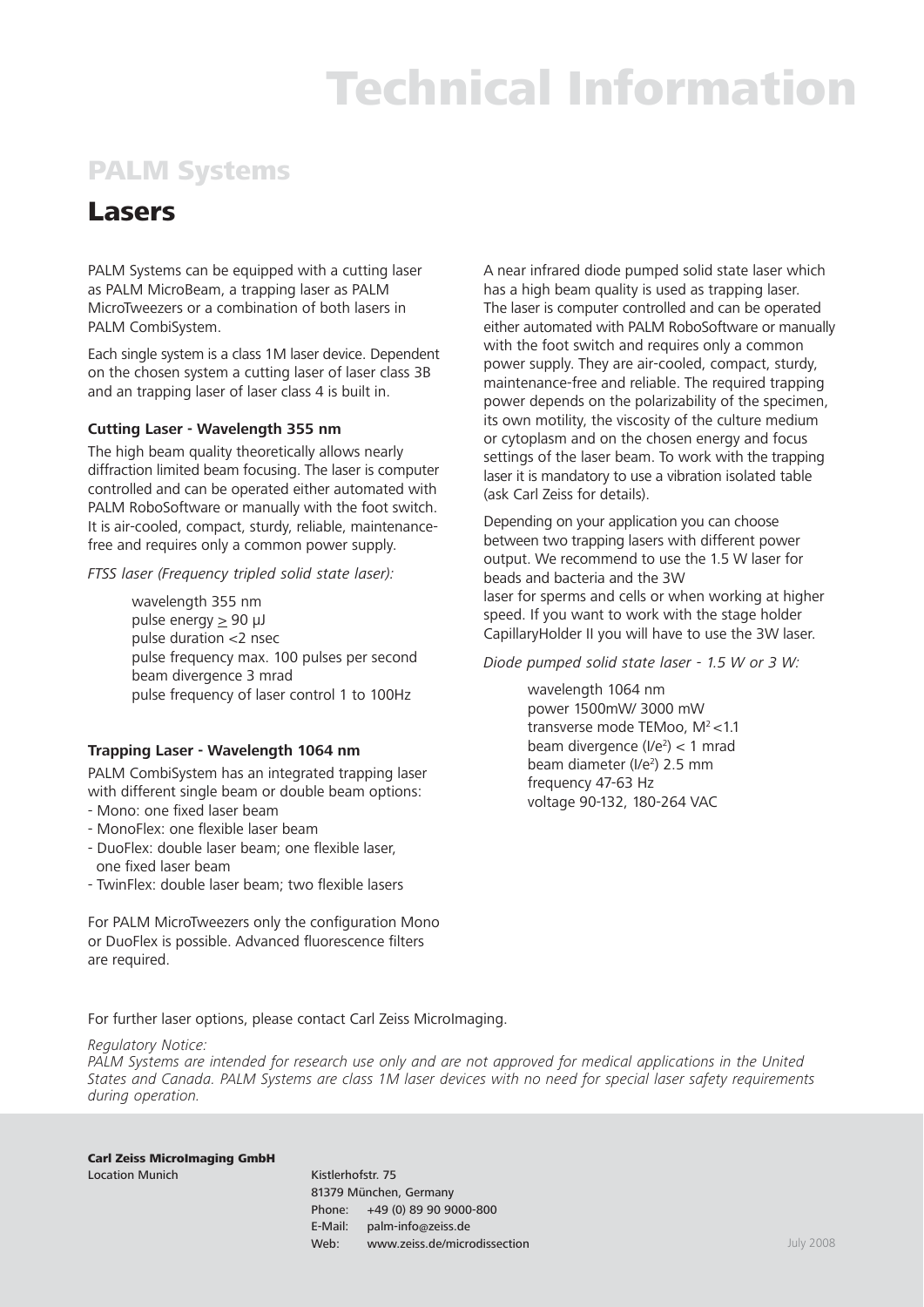# PALM Systems

# PALM CombiSystem - Fluorescence

### **Fluorescence Attachment**

Carl Zeiss Microlmaging has developed a fluorescence attachment which expands your PALM System to a fluorescence microscope. Especially designed highpower-coated beam splitters allow simultaneous laser reflection as well as reflection of the desired fluorescence illumination wavelengths.

A very special feature is the possibility of freezing the fluorescence image on the screen with the PALM RoboSoftware tool "Freeze Mode". Thus bleaching effects of the sensitive samples can be avoided while analyzing the fluorescence of the sample and defining the laser cutting lines is possible.

After exiting the "Freeze Mode" any laser function for cutting and catapulting the already marked elements can be activated under normal microscope illumination. With the new software tools multichannel fluorescence and extended focus work in Freeze Mode is possible too.

You can extract samples from different spots calculated from the AxioVision software. When laser functions with simultaneous fluorescence illumination are not required, the software tool also allows the use of a basic fluorescence attachment without the need of a motorized filter wheel and special filter sets. With the motorized Axio Observer microscope from Carl Zeiss the filter change and shutter operation are controlled with PALM RoboSoftware which provides user friendly and timesaving working conditions.



*Tongue epithelium (Rat, Anti-Cytokeratin-FITC, DAPI)*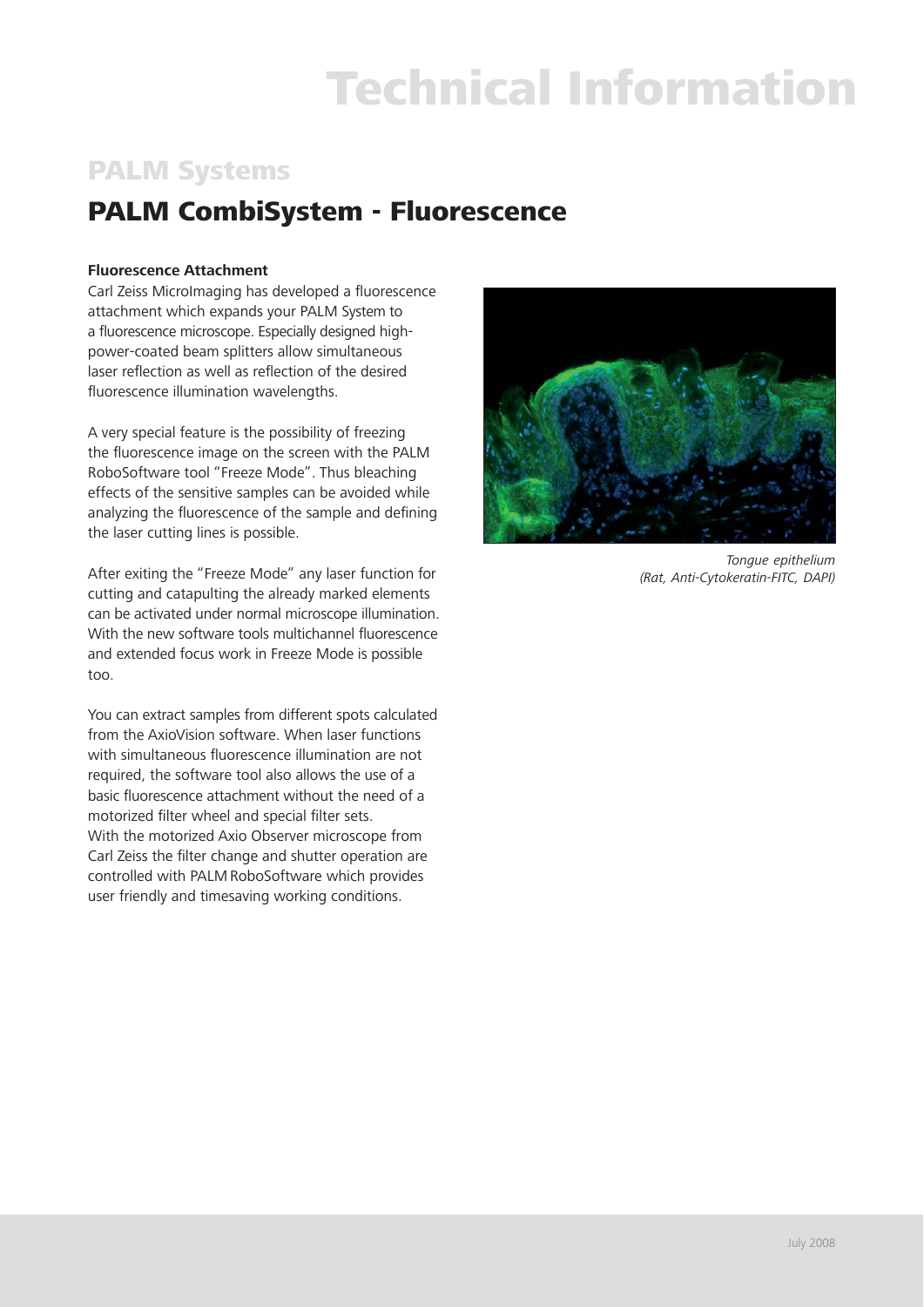*Depending on specific customer requirements Carl Zeiss offers two different possibilities* of fluorescence attachment:

### **Basic Fluorescence Attachment**

(for PALM MicroBeam with Axio Observer from Carl Zeiss):

simultaneous fluorescence observation and laser functions are not possible, resp. wanted. Depending on the type of microscope, the handling of the filter revolver for filter change and cutting position is done manually.

### Advantage:

Favorable price as no motorized filter wheel and special filter sets are required.

### Fluorescence hardware components:

| HBO lamp:                              | self adjusting with lamp mount and   |  |
|----------------------------------------|--------------------------------------|--|
|                                        | collector including heat reflecting  |  |
|                                        | filter, automatic lamp alignment     |  |
| (or) X-Cite 120:                       | FL light source incl. illuminator,   |  |
|                                        | lamp module, light quide             |  |
| (or) HXP 120                           | with integrated shutter with trigger |  |
|                                        | capability                           |  |
| (or) Colibri                           | with up to 4 LED modules             |  |
| Uni Blitzshutter                       |                                      |  |
| Selected Basic Eluorescence filter set |                                      |  |

### Options:

The Basic Fluorescence Attachment can be used with several options. Not for simultaneous use with PALM MicroTweezers. For specific recommendations, please contact Carl Zeiss MicroImaging.

*Please note: The basic fluorescence attachment is* suitable for fixed samples only.

## **Advanced Fluorescence Attachment:**

Simultaneous laser functions and fluorescence illumination are provided.

### Advantage:

Quick motorized filter changes and high speed fluorescence applications are possible.

Fluorescence hardware components:

Fluorescence lamp: HBO lamp or X-Cite120 or HXP 120 or Colibri Motorized filter wheel Selected Advanced Fluorescence filter set

*Regulatory Notice:*

*PALM Systems are intended for research use only and are not approved for medical applications in the United States and Canada. PALM Systems are class 1M laser devices with no need for special laser safety requirements during operation.* 

#### Carl Zeiss MicroImaging GmbH Location Munich **Kistlerhofstr.** 75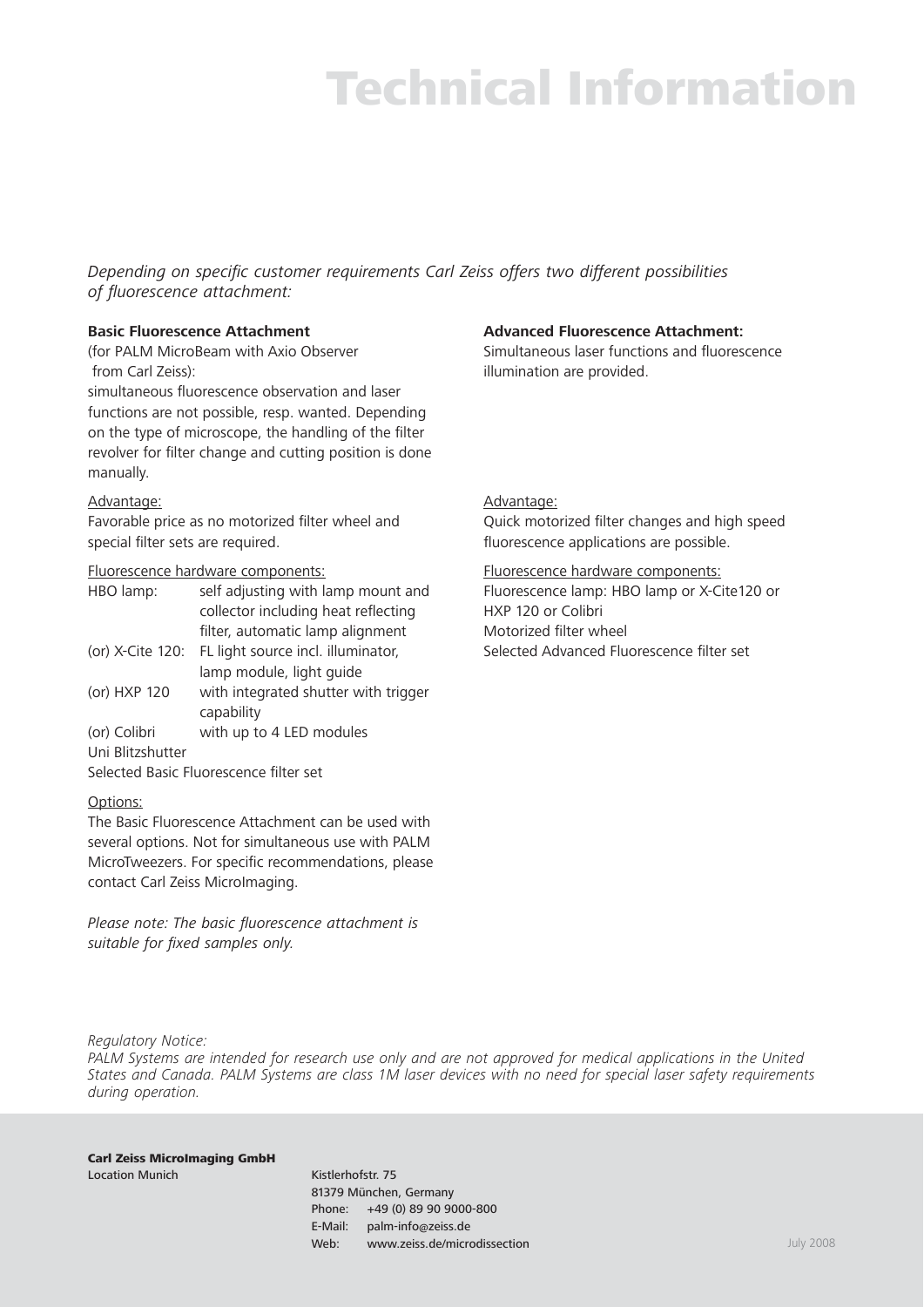# PALM Systems

## Cameras

## **AxioCam ICc1**



Operates without moveable lens systems and correction procedures and sends the images without distortion directly to your PC via FireWire. Perfectly integrated into PALM RoboSoftware as well as into AxioVision imaging software, you will be impressed by the fast live image on the monitor. A good value option for acquiring color images.

### **AxioCam MR**



Fluorescence and color imaging at a sensible price Low-intensity fluorescences, living organisms and finely structured material surfaces  $-$  the image quality of the AxioCam MR clearly exceeds that of other monochrome and color CCD cameras. With a dynamic range of more than 1:2200, the highly sensitive 2/3" CCD sensor acquires up to 14 images per second in full resolution. For applications in fluorescence microscopy, we recommend the AxioCam MRm monochrome variant – for maximum resolution without color interpolation and without a light-reducing filter mask.

#### *Model AxioCam ICc1*

- 1. CCD basic resolution  $1392 \times 1040 = 1.4$  Mega Pixel 2. Pixelsize 4,65 μm x 4,65 μm 3. Sensor Size Chip area 6,3 mm x 4,8 mm, equivalent to 1/2" 4. Filter mask RGB Bayer color filter 5. Live Image Max. Framerate Modus Horiz. x Vert. 17 Frames/sec Progressiv 1392 x 1083 28 Frames/sec ROI 768 x 520 30 Frames/sec ROI 600 x 480 6. Analog Gain Available 7. Interface FireWire 1394a *Model AxioCam MR* 1. CCD basic resolution  $1388 \times 1040 = 1,4$  mega pixels 2. Pixel size 6,45 μm x 6,45 μm
- 3. Sensor Size 8.9 mm x 6.7 mm, equivalent to  $2/3"$ 4. NIR-Mode) MRm: Mode for higher sensitivity in near IR 5. Live Image AxioCam MRc Max. Framerate Modus Horiz. x Vert. 11 Frames/sec slow 1388 x 1040 26 Frames/sec medium 460 x 344 38 Frames/sec fast 276 x 208 AxioCam MRm Max. Framerate Modus Horiz. x Vert. 11 Frames/sec slow 1388 x 1040 21 Frames/sec medium 692 x 520 31 Frames/sec fast 460 x 344 6. Interface FireWire 1394a
- 
- 
- 9. Cooling Single stage Peltier-cooling

7. Dynamic Range Typical >2200 : 1 8. Exposure times 1 ms up to 20 s

#### *Regulatory Notice:*

*PALM Systems are intended for research use only and are not approved for medical applications in the United States and Canada. PALM Systems are class 1M laser devices with no need for special laser safety requirements during operation.* 

#### Carl Zeiss MicroImaging GmbH Location Munich **Kistlerhofstr.** 75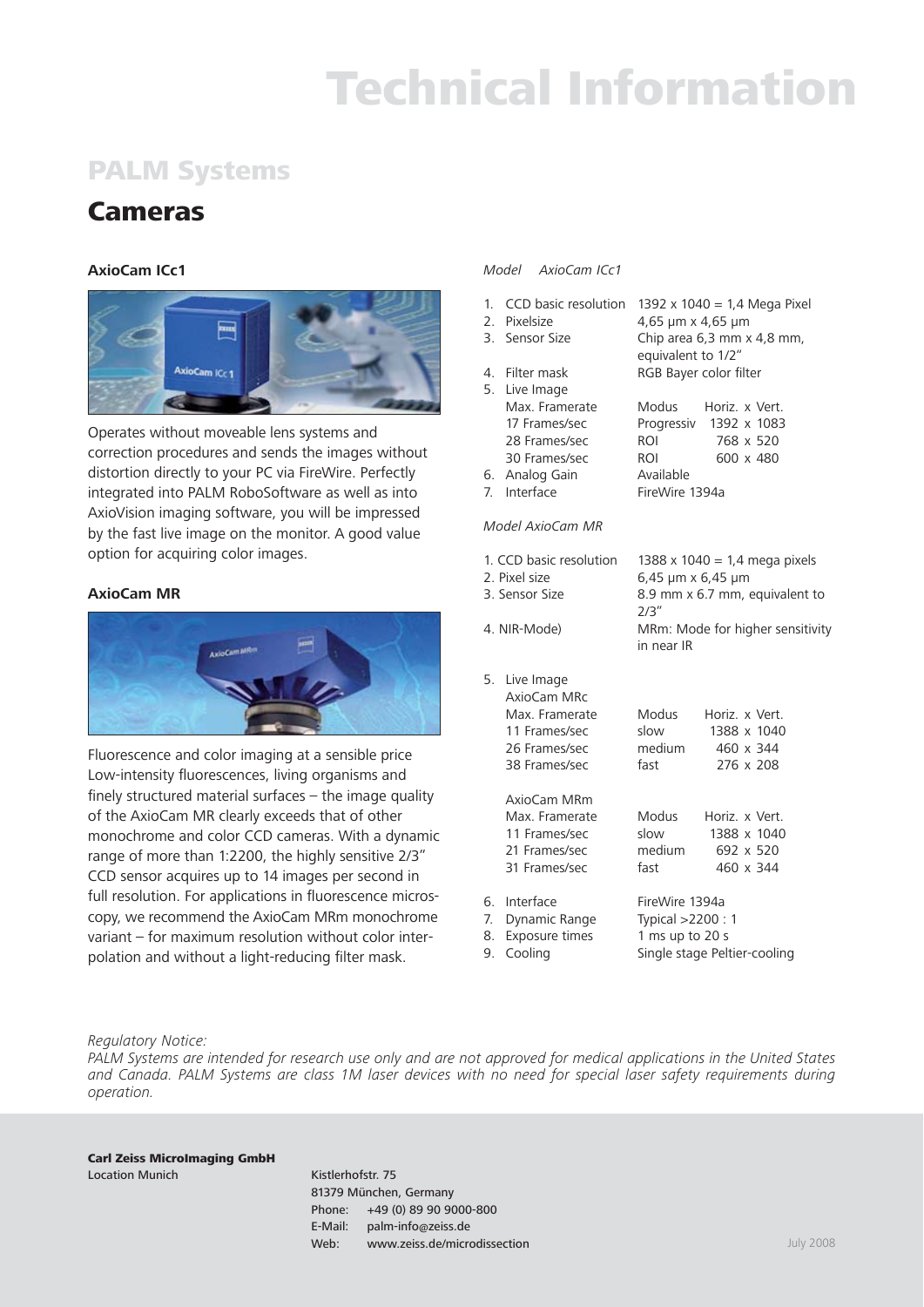## PALM Systems

# LCD PEN-Display Cintiq 21" UX



The LCD PEN-Display is a sensitive touch screen to be used to easily operate PALM systems and to allow targets to be selected and marked on-screen with a special pen.

In order to increase your efficiency, the Cintig 21UX features the new ExpressKeys and Touch Strips which allows you to reduce keyboard usage and to concentrate on the PEN-Display as your main working tool. The ExpressKeys have the most important PALM RoboSoftware menu commands already preset, but are also freely programmable by yourself. It can be used exclusively or in combination with a standard monitor.

Please consider that you will need a larger table than for a standard PALM System.

#### **Technical Information**

- PALM RoboSoftware Rel. 4.2 is required,
- for PALM RoboSoftware 4.0 or less: Not all short cuts put on ExpressKeys and TouchStrip are available
- Overall Dimensions (excluding stand) 535 mm x 418 mm x 48 mm
- Weight (including stand) 10.2 kg
- Stand Completely removable, Rotation up to 180° right / left, Incline 10° 60°
- Type: TFT active matrix LCD
- Screen: Size 54.2 cm (21.3")
- Display Area: 432 mm x 324 mm
- Resolution: UXGA (1,600 x 1,200 pixel)
- Colour Depth: 16.7 million colours (24 bit)
- Contrast Ratio 550:1

*Regulatory Notice:*

*PALM Systems are intended for research use only and are not approved for medical applications in the United States and Canada. PALM Systems are class 1M laser devices with no need for special laser safety requirements during operation.* 

Carl Zeiss MicroImaging GmbH Location Munich **Kistlerhofstr.** 75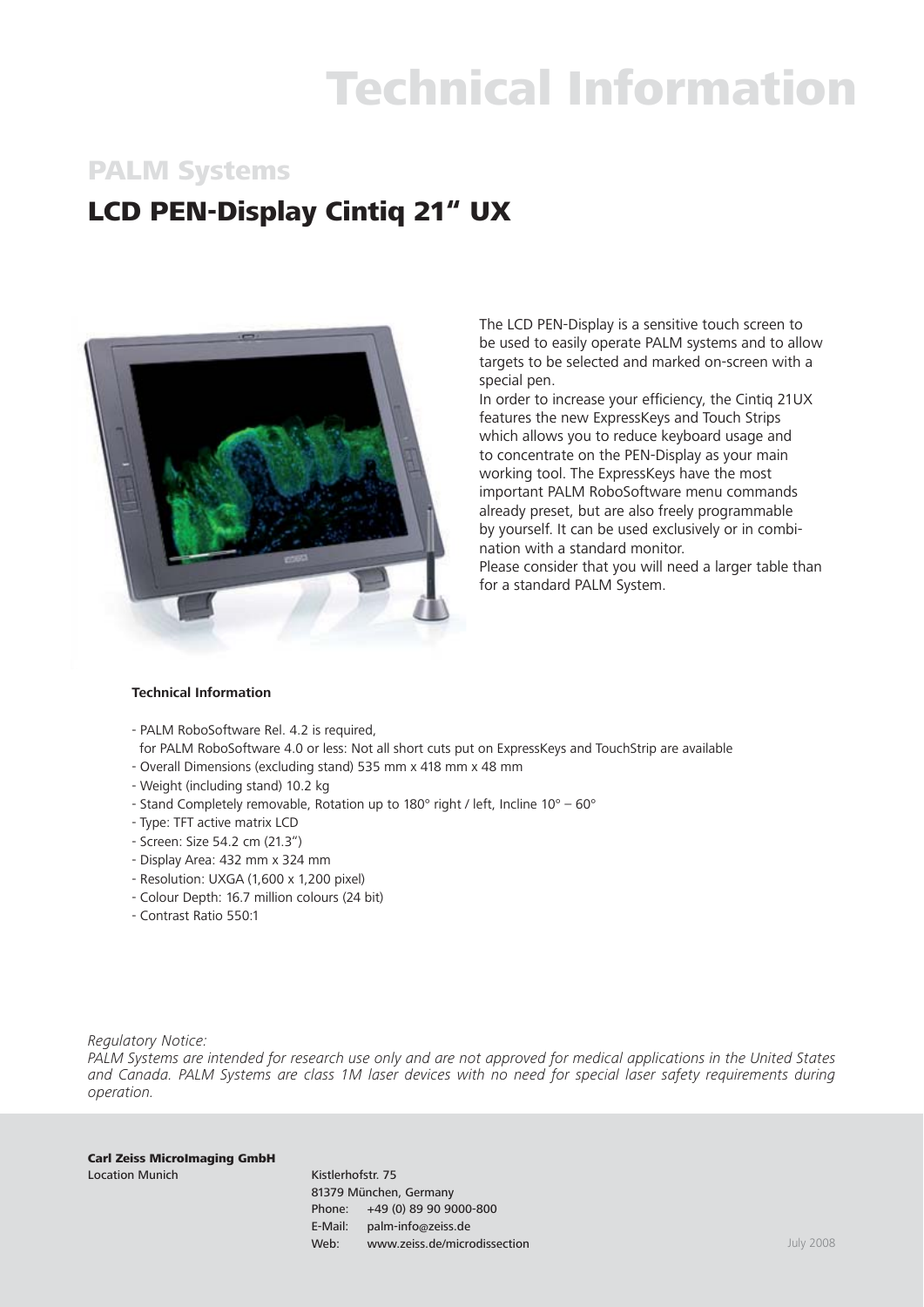# PALM Systems

## PALM RoboSoftware

## **Powerful and intuitive functions for PALM MicroBeam and PALM MicroTweezers**

PALM RoboSoftware is designed with a philosophy that focuses on simplicity and convenience.



The new software will now be offered in two modes:

- For routine applications and ease of use, delivered with every system as **PALM RoboSoftware**
- **PALM RoboSoftware Pro** as an upgrade module for additional features like Autofocus, TimeLapse and Field-of-View analysis
- One button selection between RoboSoftware and RoboSoftware Pro

Both versions have new software tools for guided trapping with PALM MicroTweezers.

PALM RoboSoftware is perfectly tailored to fit your individual needs:

- Optimized arrangement of hardware dialogues for best sample selection
- Hardware settings for individual setups (e.g. Colibri, fluorescence)

### **Main Window**

Well arranged main window: microscope management on the left, laser management on the right and selection/ processing of cutting elements at the bottom.

- Display of the microscope image is recorded in live mode with a digital camera
- Software controlled movement of the stage
- Processing of defined elements (lines and areas): automated laser cutting along defined lines followed by lift-up process
- Measurement of dimensions (length and area)
- Saving and loading the position of defined elements
- Save images for documentation
- Loading and saving of settings: laser settings, elements, movement speed of the stage etc.
- "One button quality control": with CapCheck you can see your microdissected specimen

### **ElementList**

- The ElementList window provides a summary of all selected elements in tabular form
- Check various parameters, change them and activate required functions
- Assign objective and collection device to corresponding elements

### **Navigator**

The Navigator provides you with an overview image of the sample

- Precise definition of the scanning field with a minimum of mouse clicks
- Easy positioning: one mouse click with the pointer on the target and the stage moves to the indicated position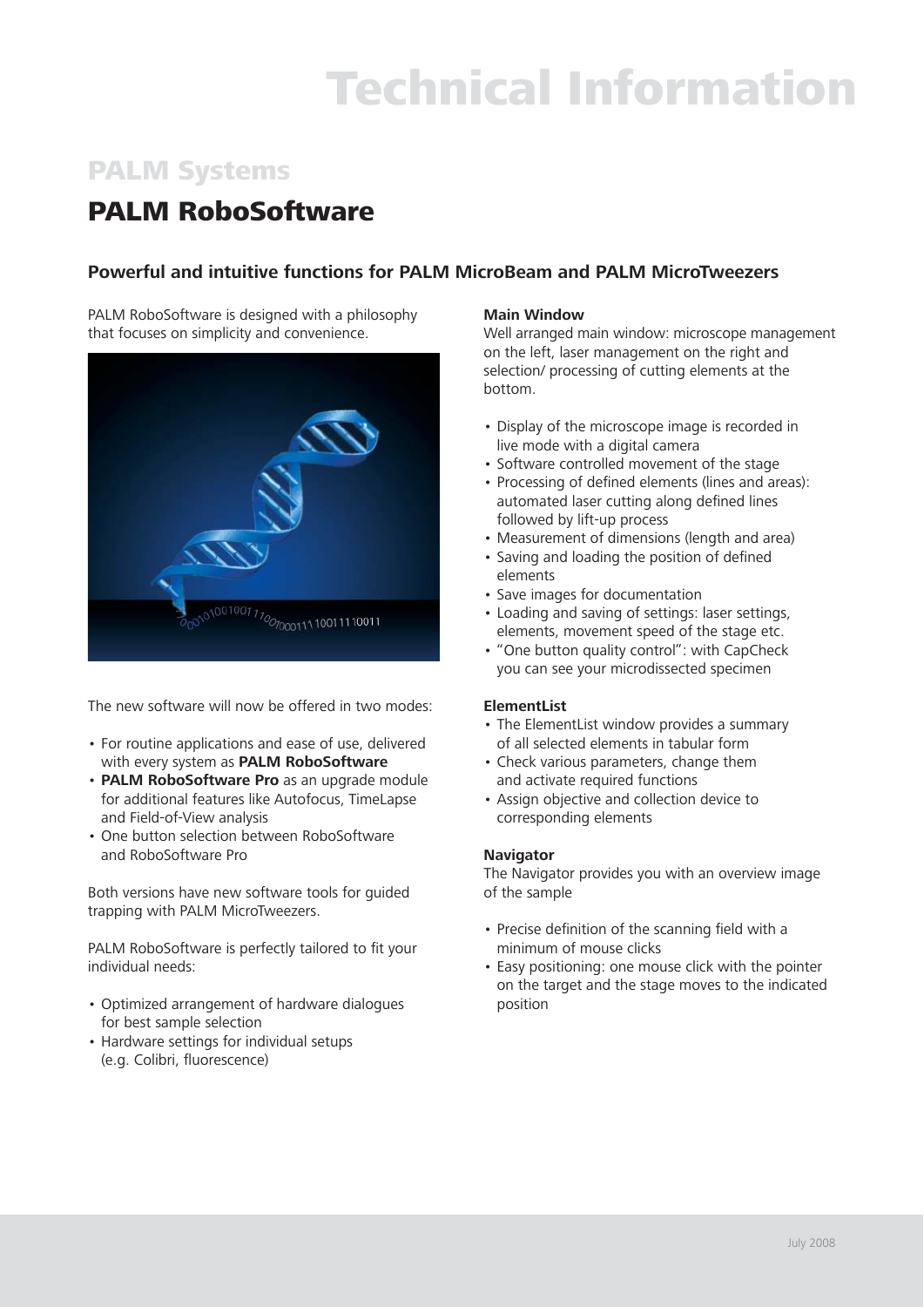### **InformationCenter**

InformationCenter works in two modes:

• the standard **File Mode**

and the upgraded **Database Mode**:

- Reproducible microdissection with professional documentation
- Display of the sample data for retracement
- Record of specimen type, choice of elements and type of specimen retrieval
- Slide show

### **RoboMover functions for more automation**

To position collection devices over your samples and in order to automate complex experiments:

- Exact positioning of the collection vessel: initialized manually or choose different operating modes (e.g. number of elements per field) for automatic vessel change
- Record of used wells
- Area based distribution in different collection devices

### **Pattern Preserved Microdissection (PPM)**

• Define chessboard shape by drawing one big rectangle

 (e.g. 3 rectangles horizontal x 3 rectangles vertical = 9 elements)

### **More convenient integration of AxioCam series**

- Sensitivity and high resolution digital imaging
- For brightfield and fluorescence applications
- Detection of even weak fluorescence signals
- Rapid live image
- Camera dialogues with adjustment of integration time, auto exposure, etc. and histogram
- Autoconfiguration for fast live image optimization

### **Multichannel Fluorescence (MCF) and Extended Focus (EF)**

Features for superb imaging: Generate single or multichannel images for up to five different colors (MCF) or extract the sharp details from each focus plane to calculate a final image that is sharp in every detail (EF).



*Figure 2: Multichannel Fluorescence*

### **Temperature control of Incubator XL PALM S1**

The software controlled thermostat guarantees a stable environment for live cells.

#### **Tweezers functions**

For manipulation of cells as well as to trap, move and sort microscopic particles. Software control of one or two fixed or flexible laser beams:



*Figure 3: PALM MicroTweezers with Incubator XL PALM S1*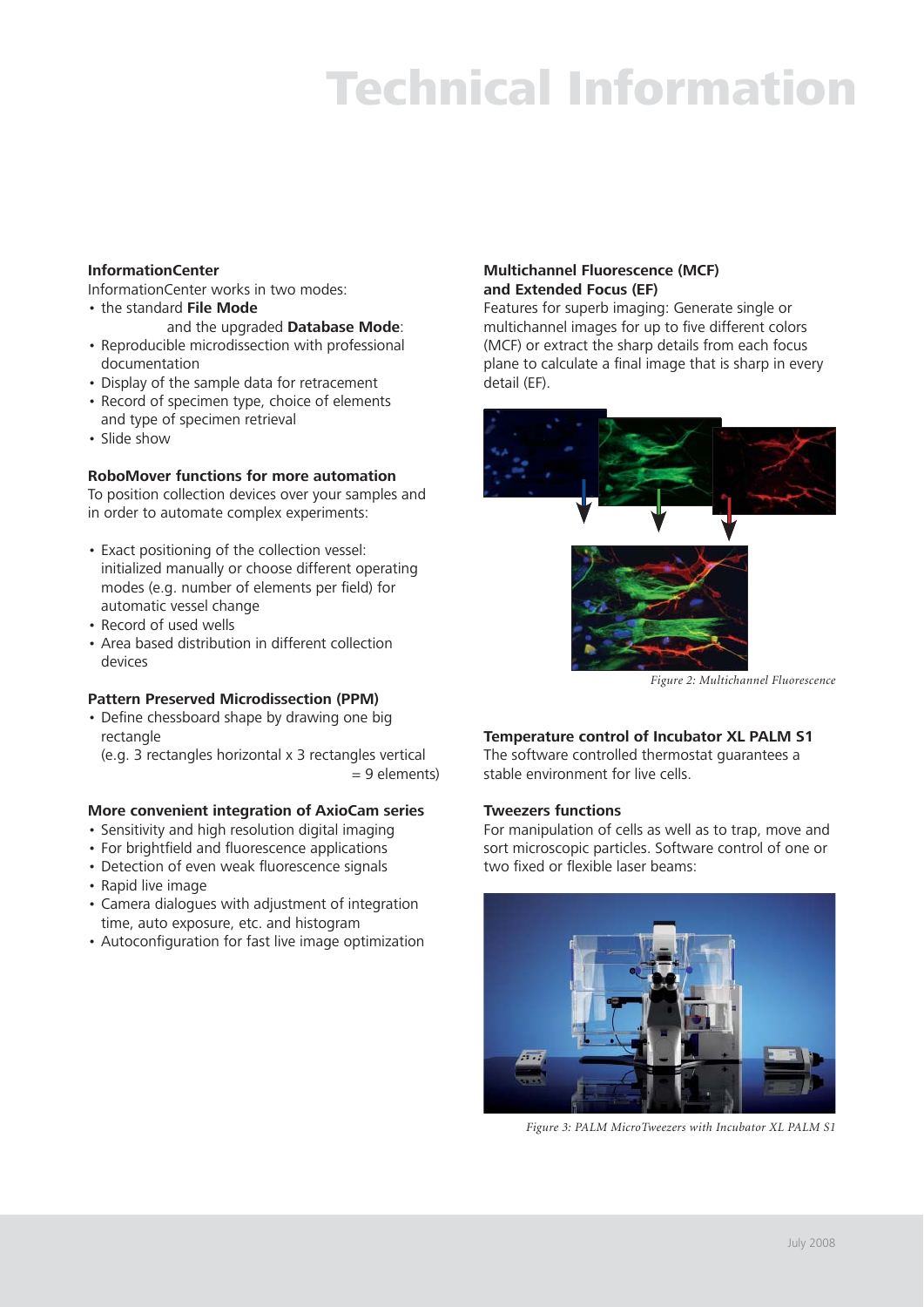#### **PALM RoboSoftware Pro**

Customers find a more advanced navigation of all hardware features that allows greater customization to experimental demands:

- More functionality on GUI for advanced experiments
- Field-of-View image analysis using "AV AutoMeasurement"
- PALM module TimeLapse for free
- PALM module Autofocus for free

### **New drawing and cutting tools**

- 3D cutting: After first cutting laser changes automatically to next focus plane for second cut, etc.
- Element copy/paste of same shape (Stamp)
- CenterRoboLPC: Freehand Element with Center Dot

### **New software tools for guided trapping**

- Guided trapping and moving along an element (e.g. line, etc.)
- Guided trapping and moving with stage from A to B (all over sample)
- Guided trapping and moving from A to B in field of view
- Moving beam or stage as Joystick function

Upgrade possibilities with Imaging components using known and accepted Carl Zeiss components (Colibri, AxioVision)

PALM Systems with PALM RoboSoftware 3.2 or higher can be upgraded to newest version.

*Regulatory Notice:*

*PALM Systems are intended for research use only and are not approved for medical applications in the United States and Canada. PALM Systems are class 1M laser devices with no need for special laser safety requirements during operation.* 

Carl Zeiss MicroImaging GmbH Location Munich **Kistlerhofstr.** 75